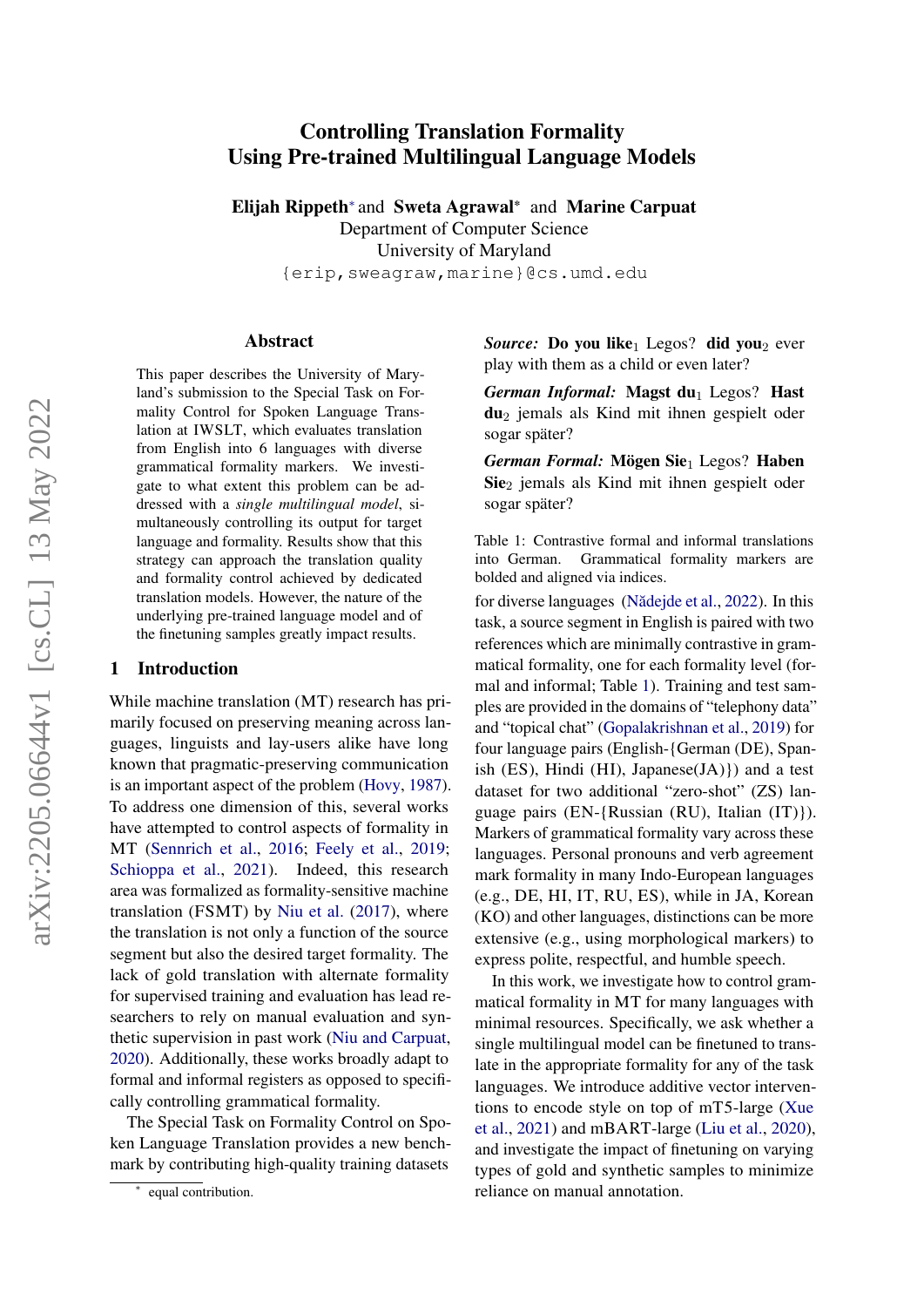## 2 Method

Given an input sequence x, we design a *single model* that produces an output

$$
y^* = \arg \max p(y|x, l, f; \theta_{LM}, \theta_F)
$$

for any language l and formality level f considered in this task. The bulk of its parameters  $\theta_{LM}$  are initialized with a pre-trained multilingual language model. A small number of additional parameters  $\theta_F$  enable formality control. All parameters are finetuned for formality-controlled translation.

#### 2.1 Multilingual Language Models

We experiment with two underlying multilingual models: [1](#page-1-0))  $mT5$ -large<sup>1</sup> — a multilingual variant of T5 that is pre-trained on the Common Crawl-based dataset covering 101 languages and [2](#page-1-1))  $mBART-large<sup>2</sup>$  — a Transformer encoderdecoder which supports multilingual machine translation for 50 languages. While mBART-large is pre-trained with parallel and monolingual supervision, mT5-large uses only monolingual dataset during the pre-training phase. Following standard practice, mT5 controls the output language,  $l$ , via prompts ("Translate to German"), and mBART replaces the beginning of sequence token in the decoder with target language tags  $( $2xx$ ).$ 

#### 2.2 Additive Formality Control

While large-scale pre-trained language models have shown tremendous success in multiple monolingual and multilingual controlled generation [\(Zhang et al.,](#page-10-1) [2022\)](#page-10-1) and style transfer tasks, their application to controlled cross-lingual text generation have been limited. Few-shot style-transfer approaches [\(Garcia et al.,](#page-8-2) [2021;](#page-8-2) [Riley et al.,](#page-9-7) [2021;](#page-9-7) [Krishna et al.,](#page-9-8) [2022\)](#page-9-8) hold the promise of minimal supervision but perform poorly on low-resource settings and their outputs lack diversity.

A popular way of introducing control when generating text with a particular style attribute is *tagging*, where the desired control tags (e.g., <2formal>) are appended to the source or the target sequence. However, as discussed in [Schioppa](#page-9-2) [et al.](#page-9-2) [\(2021\)](#page-9-2), this approach has several limitations, including but not limited to the necessity of including the control tokens in the vocabulary at the start

<span id="page-1-2"></span>



of the training, which restricts the enhancement of pre-trained models with controllability.

We introduce formality control by adapting the vector-valued interventions proposed by [Schioppa](#page-9-2) [et al.](#page-9-2) [\(2021\)](#page-9-2) for machine translation (MT), as illustrated in Figure [1.](#page-1-2) Formally, given source text  $x$ , a formality level  $f$ , an encoder  $E$  and decoder D, parameterized by  $\theta_{LM}$ , and a style embedding layer (Emb) parameterized by  $\theta_F$  with the same output dimension as  $E$ , we have

$$
Z = E(x), \quad V = \text{Emb}(f)
$$

$$
y = D(Z + V)
$$

Our formality levels can take values corresponding to formal, informal, and "neutral" translations, the last of which is used to generate "generic" translations in which there is no difference in the grammatical formality of the translation of the source if translated formally or informally. Unlike [Schioppa](#page-9-2) [et al.](#page-9-2) [\(2021\)](#page-9-2) who use a zero-vector as their neutral vector, we learn a separate vector.

#### 2.3 Finetuning

Finetuning each multilingual model requires triplets of the form  $(x, y, f)$  for each available target language,  $l$ , where  $x$ ,  $y$  and  $f$  are the source text, the reference translation and the formality label corresponding to the reference translation respectively. The loss function is then given by:

$$
\mathcal{L} = \sum_{(x,y,l,f)} \log p(y|x,l,f;\theta_{LM},\theta_F) \tag{1}
$$

Given *paired contrastive* training samples of the form  $(X, Y_f, Y_{if})$ , as provided by the shared task, the loss decomposes into balanced formal and informal components, but does not explicitly exploit

<span id="page-1-0"></span><sup>&</sup>lt;sup>1</sup>24 layers with 1024 sized embeddings, 2816 FFN embedding dimension, and 16 heads for both encoder and decoder.<br><sup>2</sup>12 layers with 1024 sized embeddings 4096 EEN embed

<span id="page-1-1"></span><sup>12</sup> layers with 1024 sized embeddings, 4096 FFN embedding dimension, and 16 heads for both encoder and decoder.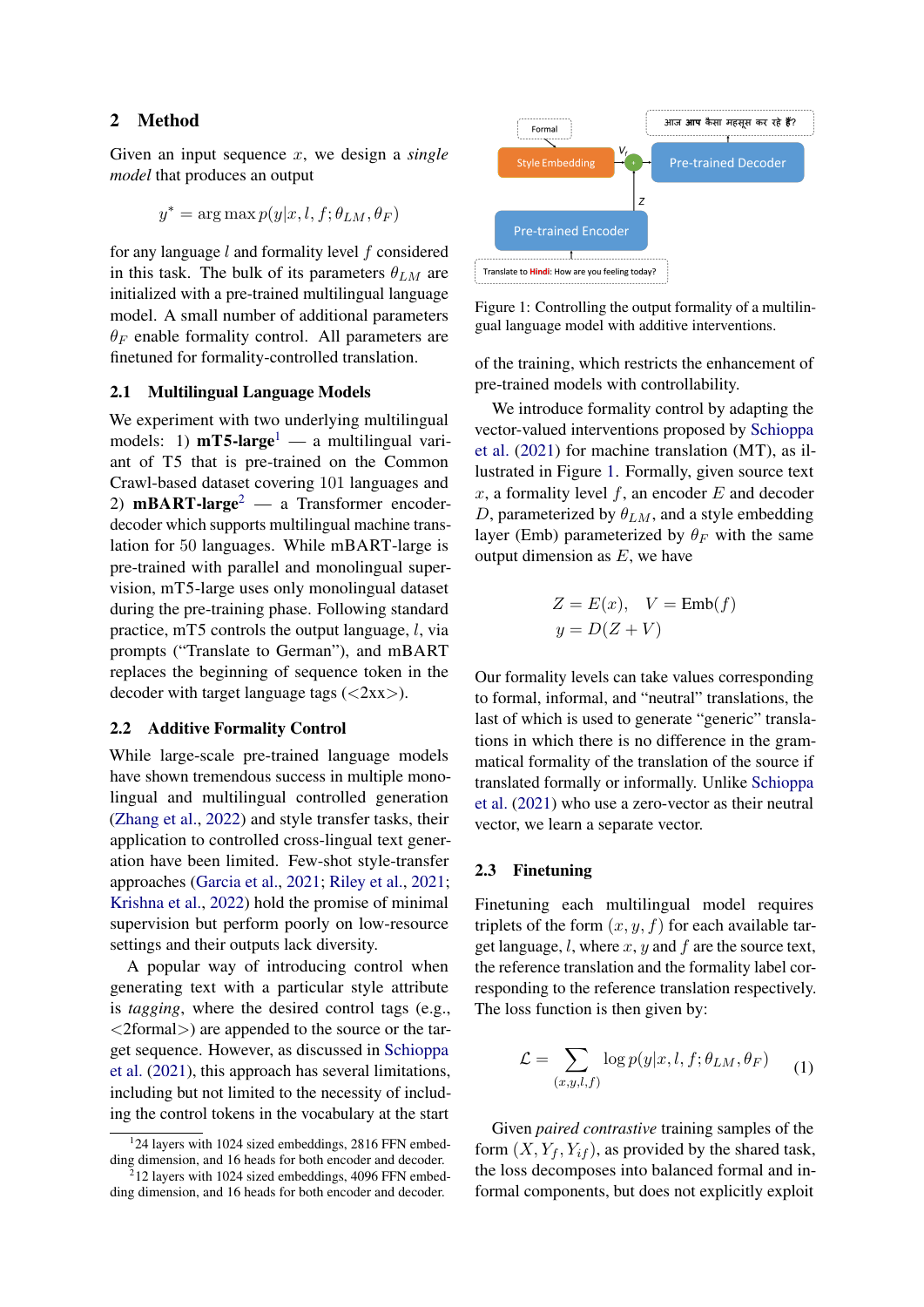<span id="page-2-0"></span>

| Language | <b>Size</b> |      |        | Length |          | Style              |      |           |  |  |
|----------|-------------|------|--------|--------|----------|--------------------|------|-----------|--|--|
|          | Train       | Test | Source | Formal | Informal | Avg. TER # Phrasal |      | # Neutral |  |  |
| EN-DE    | 400         | 600  | 22.78  | 24.68  | 24.57    | 0.126              | 1.89 | 23        |  |  |
| EN-ES    | 400         | 600  | 22.72  | 22.64  | 22.60    | 0.089              | 1.56 | 49        |  |  |
| EN-HI    | 400         | 600  | 22.90  | 25.92  | 25.92    | 0.068              | 1.57 | 68        |  |  |
| EN-JA    | 1000        | 600  | 24.61  | 32.43  | 30.80    | 0.165              | 2.47 | 20        |  |  |

Table 2: Shared Task Data Statistics: We use "13a" tokenization for all languages except Japanese for which we use "ja-mecab" implemented in the sacrebleu library.

the fact that  $Y_i$  and  $Y_f$  align to the same input:

$$
\mathcal{L} = \sum_{(x,y_f,l)} \log p(y_f|x,l,f;\theta_{LM},\theta_F) + \sum_{(x,y_{if},l)} \log p(y_{if}|x,l,if;\theta_{LM},\theta_F)
$$
(2)

## <span id="page-2-2"></span>2.4 Synthetic Supervision

Since paired contrastive samples are expensive to obtain, we explore the use of synthetic training samples to replace or complement them. This can be done either by automatically annotating naturally occurring bitext for formality, which yields formal and informal samples, and additionally by rewriting the translation to alter its formality to obtain paired contrastive samples. The second approach was used by [Niu and Carpuat](#page-9-4) [\(2020\)](#page-9-4) to control the register of MT output. However, since this shared task targets grammatical formality and excludes other markers of formal vs. informal registers, we focus on the first approach, thus prioritizing control on the nature of the formality markers in the output over the tighter supervision provided by paired contrastive samples.

Given a translation example  $(x, y)$ , we predict a silver-standard formality label  $(f)$  for the target  $y$ using two distinct approaches:

• Rules (ES, DE, IT, RU): We label formality using heuristics based on keyword search, dependency parses, and morphological features. We use spaCy [\(Honnibal et al.,](#page-8-3) [2020\)](#page-8-3) to (nonexhaustively) retrieve documents that imply a necessarily formal, necessarily informal, or ambiguously formal label. In the case of an ambiguously formal label, we treat it as unambiguously formal (for examples, see [B\)](#page-11-0). The complete set of rules for each of the languages are included in the Appendix Table [12.](#page-11-1) While simple to implement, these heuristics privilege precision over recall, and risk biasing the synthetic data to the few grammatical aspects they encode.

• Classifiers (HI, JA, IT, RU): We train a binary formal vs. informal classifier on the shared task data (HI, JA) and on the synthetic data (IT, RU). Unlike rules, they can also be transferred in a zero-shot fashion to new languages, and might be less biased toward precision when wellcalibrated.

#### 3 Evaluation Settings

Data The shared task provides English source segments paired with two contrastive reference translations, one for each formality level (informal and formal) for four language pairs: EN-{DE, ES, JA, HI} in the *supervised* setting and two language pairs: EN-{RU, IT} in the *zero-shot* setting. The sizes and properties of the datasets for the supervised language pairs are listed in Table [2.](#page-2-0) Formal texts tend to be longer and more diverse than informal texts for JA compared to other language pairs. The percentage of neutral samples (same formal and informal outputs) vary from  $2\%$  (in JA) to  $17\%$ (in HI). In the *zero-shot* setting, 600 test samples are released for the two language pairs (RU, IT).

During development, the last 50 paired contrastive examples from each domain are set aside as a validation set for each of the supervised languages (TASK DEV) and use the remaining samples for training (TASK TRAIN).

<span id="page-2-3"></span>Metrics We evaluate the translation quality of the detruecased detokenized outputs from each systems using BLEU [\(Papineni et al.,](#page-9-9) [2002\)](#page-9-9) and COMET [\(Rei et al.,](#page-9-10) [2020\)](#page-9-10). We use the 13A tokenizer to re-port SACREBLEU<sup>[3](#page-2-1)</sup> scores for all languages, except Japanese, for which we use the JA-MECAB. We also report the official formality accuracy (ACC.). Given a set of hypotheses  $H$ , sets of corresponding phrase-annotated formal references  $F$  and informal

<span id="page-2-1"></span><sup>3</sup>[https://pypi.org/project/sacrebleu/2.](https://pypi.org/project/sacrebleu/2.0.0/) [0.0/](https://pypi.org/project/sacrebleu/2.0.0/)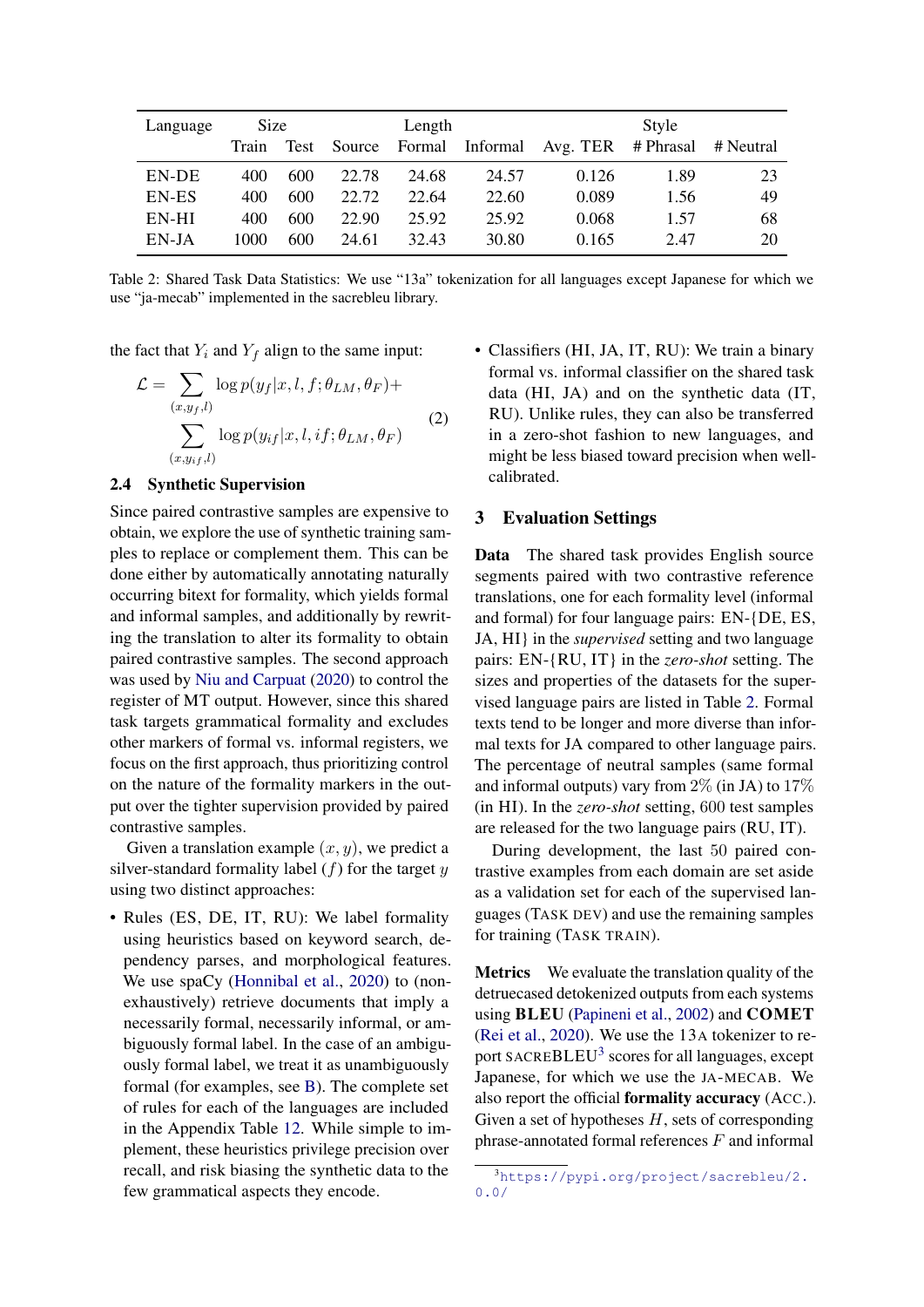<span id="page-3-0"></span>

| Model                      | <b>Target Language</b> | <b>Size</b> | Source                                                          |
|----------------------------|------------------------|-------------|-----------------------------------------------------------------|
|                            | JA                     |             | 15K JParaCrawl (Morishita et al., 2020)                         |
|                            | HІ                     | 13K -       | CCMatrix (Schwenk et al., 2021b)                                |
| <b>Synthetic Finetuned</b> | IT, RU                 |             | 15K Paracrawl v8 (Bañón et al., 2020)                           |
|                            | DE                     |             | 15K CommonCrawl, Europarl v7 (Koehn, 2005)                      |
|                            | ES                     |             | 15K CommonCrawl, Europarl v7, UN (Ziemski et al., 2016)         |
|                            | DE, ES, IT, RU         | 20M         | Paracrawl v9                                                    |
| <b>Bilingual Baselines</b> | НI                     | 0.7M        | <b>CCMatrix</b>                                                 |
|                            | JA                     | 3.2M        | Wikimatrix (Schwenk et al., 2021a), JESC (Pryzant et al., 2018) |

Table 3: Data sources from which unlabeled formality parallel examples are sampled for EN-X for training the *Synthetic Finetuned* and the *Bilingual* baselines.

references IF, and a function  $\phi$  yielding phraselevel contrastive terms from a reference, the taskspecific evaluation metric is defined as follows:

$$
match_f = \sum_{j} \mathbb{1} \left[ \phi(F_j) \in H_j \land \phi(IF_j) \notin H_j \right]
$$

$$
match_i = \sum_{j} \mathbb{1} \left[ \phi(F_j) \notin H_j \land \phi(IF_j) \in H_j \right]
$$

$$
acc_j = \frac{match_j}{match_f + match_i}, \quad j \in \{f, i\}
$$

We note that the task accuracy is a function of the number of *matches* in the hypotheses, not the number of *expected* phrases, i.e.  $match_f + match_{if} \leq ||H||$  and discuss the implications in the Appendix (Section [C\)](#page-11-2).

#### 4 Experimental Conditions

We compare multilingual models, where a single model is used to generate formal and informal translations for all languages with bilingual models trained for each language pair, as detailed below.

#### 4.1 Multilingual Models

Data We consider three finetuning settings:

- Gold finetuned: the model is finetuned only on *paired contrastive* shared task data (400 to 1000 samples per language pair).
- Synthetic finetuned: the model is finetuned on *synthetic silver-labelled triplets* (up to 7500 samples per formality level and language as described below).
- Two-pass finetuned: the *Synthetic finetuned* model is further finetuned on a mixture of gold data and 1000 examples re-sampled from the synthetic training set for unseen languages, which we use to avoid catastrophic forgetting from the silver finetuning stage.

Synthetic samples are drawn from multiple data sources [\(3\)](#page-3-0), sampling at most 7500 examples for each language and formality level. <sup>[4](#page-3-1)</sup> The formality labels are predicted as described in [2.4.](#page-2-2) Rule-based predictors directly give a label. With classifiers, we assign the formal label if  $P(\text{formal}|y) > 0.85$  and informal if  $P(\text{formal}|y) \leq 0.15$ .

We additionally compare with the translations generated from the base mBART-large model with no finetuning, referred to as the "*formality agnostic m*BART*-large*".

Training settings We finetune mT5-large and mBART-large with a batch size of 2 and 8 respectively for 10 and 3 epochs respectively. We mask the formality labels used to generate vector-valued interventions with a probability of 0.2. The mT5 large model — "*synthetic finetuned m*T5*-large*" is trained for an additional 5 epochs, with a batch size of 2 on a mixture of task data for seen languages and a subset of the sampled synthetic data for unseen languages. Again, we mask the formality tag with probability 0.2 except in the case of unseen languages where the formality tag is masked with probability 1.0, resulting in the "*two-pass finetuned m*T5*-large*" model.

Formality Classifiers Following [Briakou et al.](#page-8-5) [\(2021\)](#page-8-5), we finetune XLM-R on binary classification between formal and informal classes, using the shared task datasets for each of the supervised language pairs (DE, ES, JA, HI) and synthetic datasets for zero-shot language pairs (RU, IT). We treat the "neutral" samples as both "formal" and "informal" when training the classifiers. We use the Adam optimizer, a batch size of 32, and a learning rate of  $5 \times 10^{-3}$  to finetune for 3 epochs. We report

<span id="page-3-1"></span><sup>&</sup>lt;sup>4</sup>We do not experiment with varying the sizes of the synthetic dataset due to the time constraints and leave it to the future work.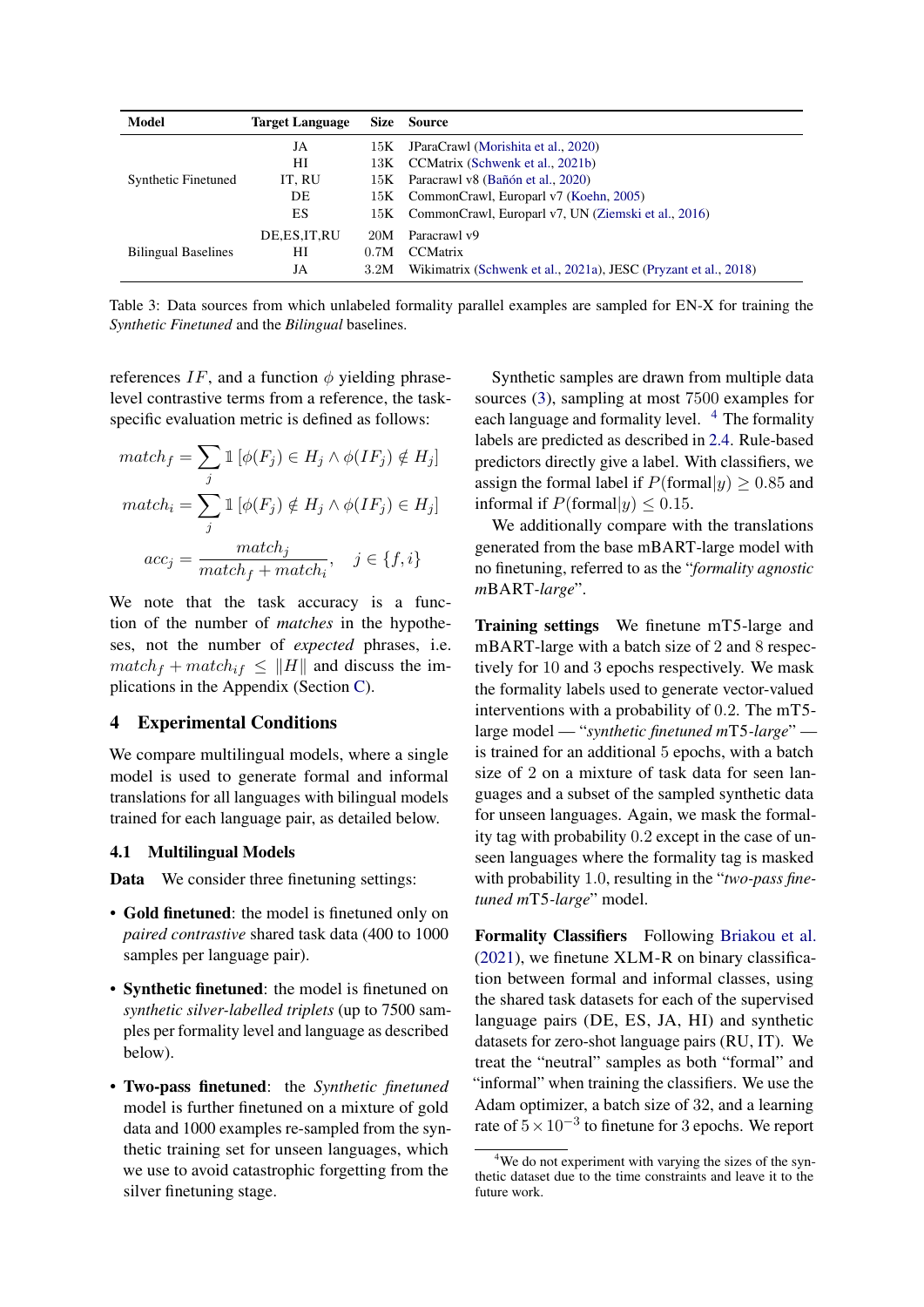<span id="page-4-0"></span>

| <b>SAMPLES</b>                                |  | TO EN-DE EN-HI EN-JA EN-ES<br>BLEU Acc. BLEU Acc. BLEU Acc. BLEU Acc. |            |  |                                                            |                   |          |                       |  |
|-----------------------------------------------|--|-----------------------------------------------------------------------|------------|--|------------------------------------------------------------|-------------------|----------|-----------------------|--|
|                                               |  |                                                                       |            |  |                                                            |                   |          |                       |  |
| Paired Contrastive F<br>Unpaired Triplets F   |  | 35.0                                                                  | <b>100</b> |  | 28.7 98.7 33.1 95.3<br>35.5 100 31.6 100 39.6 100 35.5 100 |                   | 32.6 100 |                       |  |
| Paired Contrastive IF<br>Unpaired Triplets IF |  |                                                                       | 32.7 98.5  |  | 26.4 98.3 32.3<br>35.9 98.6 30.9 98.4 40.3                 | <b>100</b><br>100 |          | 33.8 100<br>39.6 97.9 |  |

Table 4: Results on the TASK DEV split when training *Additive m*T5*-large* with and without contrastive examples: Sample diversity from Unpaired triplets improve BLEU and Accuracy over paired contrastive samples.

<span id="page-4-1"></span>

| <b>DATA</b>               | EN-DE EN-HI EN-JA EN-ES |       |       |       |
|---------------------------|-------------------------|-------|-------|-------|
| <b>Paired Contrastive</b> | 0.397                   | 0.371 | 0.421 | 0.505 |
| <b>Unpaired Triplets</b>  | 0.459                   | 0.415 | 0.460 | 0.580 |

Table 5: Results on the TASK DEV split: TER between generated formal and informal sentences.

the accuracy of the learned classifiers trained on the TASK TRAIN dataset in Appendix Table [14.](#page-12-0)

#### 4.2 Bilingual Models

We consider two types of bilingual models:

- 1. Formality Agnostic: These models were released by the shared task organizers. Each model is bilingual and trained on a sample of 20 million lines from the Paracrawl Corpus (V9) using the Sockeye NMT toolkit. Models use big transformers with 20 encoder layers, 2 decoder layers, SSRU's in place of decoder selfattention, and large batch training.
- 2. Formality Specific (Gold): We finetune the models in [1] to generate a formal model and an informal model for each language pair (except the zero-shot language pairs).

The effective capacity of the bilingual, formality specific models is 3.14B parameters.Each model has 314M parameters, resulting in  $(314 \times 2 \times 4)$  = 2.5B parameters for the four supervised languages (DE, ES, HI, JA) and two pre-trained models  $(314 \times 2) = 628$ M parameters for the unseen languages (RU, IT).This is significantly larger than the capacities of our single multilingual models (Additive mT5-large: 1.25B, Additive mBARTlarge: 610M).

# 5 System Development Results

During system development, we explore the impact of different types of training samples and finetuning strategies on translation quality and formality accuracy on TASK DEV.

Contrastive Samples We estimate the benefits of fine-tuning on informal vs. formal translations of the same inputs for this task. We train two variants of the gold finetuned mT5-large model using 50% of the paired contrastive samples and 100% of the unpaired triplets (i.e., selecting one formality level per unique source sentence) from the TASK TRAIN samples (Table [4\)](#page-4-0). Results show that sample diversity resulting from unpaired triplets leads to better translation quality as measured by BLEU (Average Gain: Formal +3.2. Informal  $+5.38$ ), without compromising on the formality accuracy. Training with paired samples result in lower TER between formal and informal output compared to unpaired triplets (Table [5\)](#page-4-1), suggesting that the outputs generated by the model trained on paired samples are more contrastive. This further motivates our two-pass finetuned model which uses gold contrastive samples on the final stage of finetuning to bias the model towards generating contrastive MT outputs.

While TASK DEV is too small to make definitive claims, we report our system development results in Tables [6](#page-5-0) and [7.](#page-5-1) We observe that finetuning on gold contrastive examples (gold-finetuned) improves the translation quality and accuracy of the translation models (formality-agnostic), highlighting the importance of limited but highquality in-domain supervision on the resulting models. Further, each of the mT5-large models improves in translation quality with additional data and training. While the results are dramatic due to size of both TASK TRAIN and TASK DEV, the trends validate the approach to augment both mBART-large and the mT5-large with additive interventions to control formality.

#### 6 Official Results

Submissions We submit five variants of multilingual models (numbered **[1-5]** in Tables [8-](#page-6-0)[11\)](#page-7-0),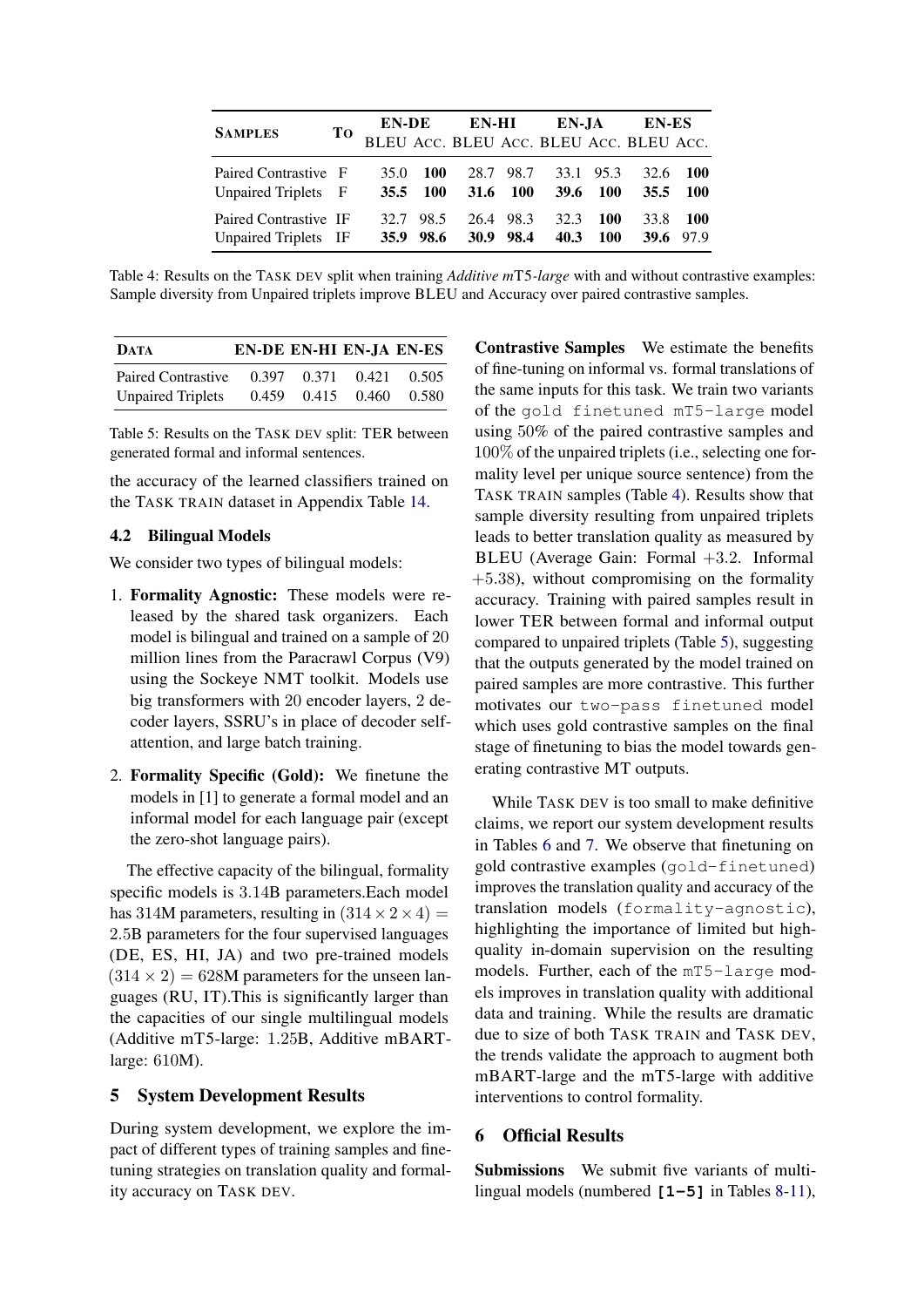<span id="page-5-0"></span>

| <b>MODEL</b>              |      | EN-DE                                                           |      |      | <b>EN-ES</b>  |      |      | EN-JA    |             |      | EN-HI         |               |
|---------------------------|------|-----------------------------------------------------------------|------|------|---------------|------|------|----------|-------------|------|---------------|---------------|
|                           |      | BLEU COMET ACC. BLEU COMET ACC. BLEU COMET ACC. BLEU COMET ACC. |      |      |               |      |      |          |             |      |               |               |
| <b>Bilingual</b>          |      |                                                                 |      |      |               |      |      |          |             |      |               |               |
| <b>Formality Agnostic</b> | 33.2 | 0.432                                                           | 33.8 | 41.3 | 0.675         | 24.5 | 13.0 | $-0.093$ | 25.6        | 27.8 | 0.464         | 96.5          |
| Formality Specific (Gold) | 49.1 | 0.539 100.0                                                     |      | 56.0 | 0.790 100.0   |      | 26.0 | 0.242    | 89.1        | 37.5 |               | $0.694$ 100.0 |
| <b>Multilingual Model</b> |      |                                                                 |      |      |               |      |      |          |             |      |               |               |
| mBART-large               |      |                                                                 |      |      |               |      |      |          |             |      |               |               |
| <b>Formality Agnostic</b> | 33.3 | 0.295                                                           | 68.9 | 27.0 | 0.120         | 56.5 | 18.3 | $-0.016$ | 71.9        | 20.7 | 0.340         | 88.4          |
| Gold Finetuned            | 42.8 | 0.462                                                           | 95.9 | 41.1 | 0.548         | 97.7 | 24.7 | 0.326    | 89.4        | 29.6 | 0.678         | 95.6          |
| $mT5$ -large              |      |                                                                 |      |      |               |      |      |          |             |      |               |               |
| Gold Finetuned            | 53.3 | $0.260$ 100.0                                                   |      | 53.5 | $0.427$ 100.0 |      | 49.8 | 0.645    | 98.1        | 43.5 | $0.359$ 100.0 |               |
| Synthetic Finetuned       | 64.5 | $0.557$ 100.0                                                   |      | 50.7 | $0.345$ 100.0 |      | 58.5 | 0.837    | 97.7        | 61.2 | $0.844$ 100.0 |               |
| Two-pass Finetuned        | 86.8 | 0.824 100.0                                                     |      | 88.2 | 1.070 100.0   |      | 68.3 |          | 0.980 100.0 | 70.4 |               | 0.975100.0    |

Table 6: Results on the TASK DEV split in the *formal supervised* setting. ACC.: *formal* accuracy.

<span id="page-5-1"></span>

| <b>MODEL</b>               |      | EN-DE                                                           |      |      | <b>EN-ES</b>  |      |      | EN-JA         |      |      | EN-HI         |      |
|----------------------------|------|-----------------------------------------------------------------|------|------|---------------|------|------|---------------|------|------|---------------|------|
|                            |      | BLEU COMET ACC. BLEU COMET ACC. BLEU COMET ACC. BLEU COMET ACC. |      |      |               |      |      |               |      |      |               |      |
| <b>Bilingual</b>           |      |                                                                 |      |      |               |      |      |               |      |      |               |      |
| <b>Formality Agnostic</b>  | 37.2 | 0.470                                                           | 66.2 | 45.8 | 0.691         | 75.5 | 13.5 | $-0.096$      | 74.4 | 23.7 | 0.436         | 3.5  |
| Formality Specific (Gold)  | 48.4 | 0.557                                                           | 98.5 | 55.1 | 0.813         | 95.7 | 22.6 | 0.182         | 97.8 | 36.3 | 0.675         | 91.5 |
| <b>Multilingual Model</b>  |      |                                                                 |      |      |               |      |      |               |      |      |               |      |
| mBART-large                |      |                                                                 |      |      |               |      |      |               |      |      |               |      |
| <b>Formality Agnostic</b>  | 29.3 | 0.262                                                           | 31.1 | 26.3 | 0.101         | 43.5 | 16.2 | $-0.036$      | 28.1 | 18.7 | 0.330         | 11.6 |
| Gold Finetuned             | 39.6 | 0.456                                                           | 76.5 | 40.4 | 0.582         | 95.3 | 21.6 | 0.289         | 72.7 | 27.7 | 0.631         | 82.8 |
| $mT5$ -large               |      |                                                                 |      |      |               |      |      |               |      |      |               |      |
| Gold Finetuned             | 52.8 | $0.232$ 100.0                                                   |      | 53.8 | $0.513$ 100.0 |      | 47.3 | $0.617$ 100.0 |      | 41.7 | $0.144$ 100.0 |      |
| <b>Synthetic Finetuned</b> | 66.0 | $0.563$ 100.0                                                   |      | 57.6 | $0.530$ 100.0 |      | 59.0 | 0.813         | 98.5 | 57.7 | $0.761$ 100.0 |      |
| Two-pass Finetuned         | 86.6 | 0.843 100.0                                                     |      | 87.7 | 1.081 100.0   |      | 69.5 | 0.976 100.0   |      | 70.1 | 0.957100.0    |      |

Table 7: Results on the TASK DEV split in the *informal supervised* setting. ACC.: *informal* accuracy.

and compare them to the bilingual models built on top of the organizers' baselines. We first discuss results on the official test split for the *supervised* setting (Tables [8,](#page-6-0) [9\)](#page-6-1). To better understand the degree of overall control afforded, we also report the average scores of the formal and informal settings in Table [10](#page-7-1) before turning to the *zero-shot* setting in Table [11.](#page-7-0)

Multilingual Approach The best multilingual models  $(1 \, 1 \, 8 \, 1)$  consistently outperform the bilingual formality-agnostic baselines, improving both translation quality (Worst-case gain in Average BLEU: Formal  $(+1.67)$ , Informal:  $(+3.7)$ ) and formality accuracy (Worst-case gain in Average ACC.: Formal  $(+40.38)$ , Informal:  $(+31.6)$ ). They approach the quality of formal and informal bilingual systems, but the gap in translation quality and formality accuracy varies across languages. While for DE and ES, there is a large difference in translation quality (approx. 10 BLEU points) between the multilingual models and the bilingual baselines, the multilingual models consistently get higher formality accuracy across language pairs and style directions and also perform comparably with the bilingual models in matching the translation quality for HI and JA. We attribute these differences to the amount of training data used across the language pairs (HI: 0.7M to DE 20M). This is an encouraging result, since the bilingual approach uses a much larger language-specific parameter budget and bitext for training than the all purpose multilingual models, which can benefit from transfer learning across languages.

mBART vs. mT5 The gold finetuned mBART-large model achieves the best overall translation quality among the multilingual variants as expected given that mBART-large is pre-trained on parallel text. Its translation quality is higher than that of mT5-large models according to BLEU and COMET for all languages except HI (informal), which could be attributed to the nature and amount of pre-training data used for HI. Its formality accuracy is in the 90's and within 5 percentage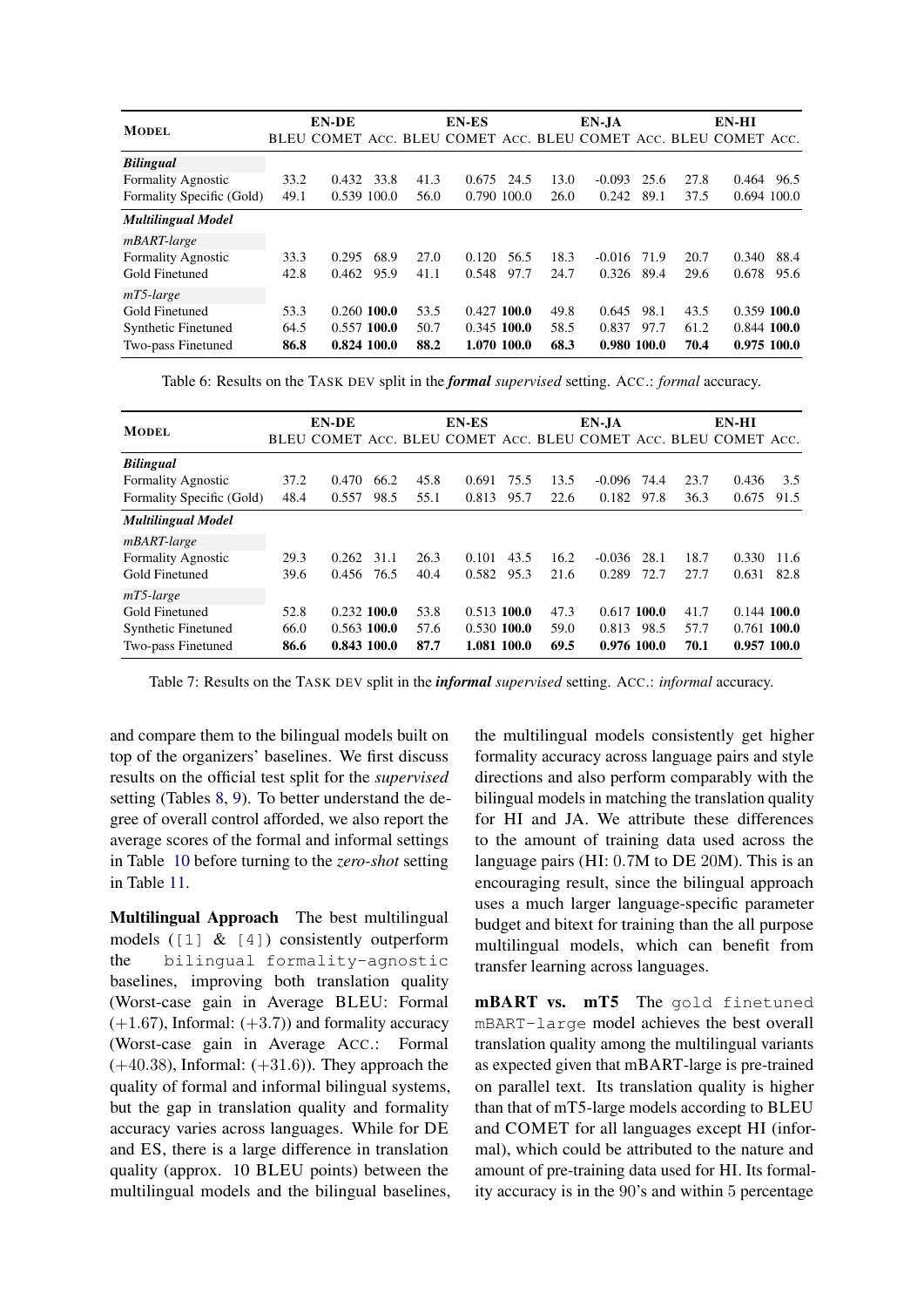<span id="page-6-0"></span>

|                            |             | <b>EN-DE</b> |       |      | EN-ES    |      |             | EN-JA                                                           |      |      | EN-HI    |      |
|----------------------------|-------------|--------------|-------|------|----------|------|-------------|-----------------------------------------------------------------|------|------|----------|------|
|                            |             |              |       |      |          |      |             | BLEU COMET ACC. BLEU COMET ACC. BLEU COMET ACC. BLEU COMET ACC. |      |      |          |      |
| <b>Bilingual Models</b>    |             |              |       |      |          |      |             |                                                                 |      |      |          |      |
| <b>Formality Agnostic</b>  | 33.0        | 0.472        | 53.6  | 37.5 | 0.646    | 37.9 | 14.9        | $-0.102$                                                        | 23.3 | 26.5 | 0.519    | 98.8 |
| Formal Gold Finetuned      | 45.9        | 0.557        | 100.0 | 48.6 | 0.734    | 98.4 | <b>26.0</b> | 0.290                                                           | 87.1 | 23.0 | 0.303    | 98.9 |
| <b>Multilingual Models</b> |             |              |       |      |          |      |             |                                                                 |      |      |          |      |
| <i>mBART-large</i>         |             |              |       |      |          |      |             |                                                                 |      |      |          |      |
| <b>Formality Agnostic</b>  | 35.1        | 0.344        | 83.6  | 26.9 | 0.210    | 67.8 | 18.3        | 0.051                                                           | 93.4 | 20.1 | 0.383    | 93.5 |
| [4] Gold Finetuned         | <b>38.6</b> | 0.484        | 93.6  | 38.3 | 0.549    | 96.7 | 26.1        | 0.397                                                           | 78.2 | 29.7 | 0.691    | 98.5 |
| $mT5$ -large               |             |              |       |      |          |      |             |                                                                 |      |      |          |      |
| [3] Gold Finetuned         | 7.9         | $-1.472$     | 100.0 | 5.2  | $-1.340$ | 97.0 | 8.9         | $-0.792$                                                        | 88.5 | 3.9  | $-1.152$ | 99.6 |
| [2] Synthetic Finetuned    | 22.1        | 0.076        | 92.4  | 28.1 | 0.274    | 86.5 | 16.3        | $-0.086$                                                        | 84.5 | 22.6 | 0.305    | 99.5 |
| [1] Two-pass Finetuned     | 37.0        | 0.302        | 99.4  | 38.6 | 0.509    | 99.5 | 24.7        | 0.273                                                           | 86.3 | 29.9 | 0.471    | 99.4 |

Table 8: Results on the official test split in the *formal supervised* setting. Best scores from multilingual and bilingual systems are bolded. Our official submissions to the shared task are numbered **[1-4]**.

<span id="page-6-1"></span>

| <b>MODEL</b>               |      | EN-DE    |      |             | EN-ES    |      |      | EN-JA<br>BLEU COMET ACC. BLEU COMET ACC. BLEU COMET ACC. BLEU COMET ACC. |      |      | EN-HI    |      |
|----------------------------|------|----------|------|-------------|----------|------|------|--------------------------------------------------------------------------|------|------|----------|------|
| <b>Bilingual Models</b>    |      |          |      |             |          |      |      |                                                                          |      |      |          |      |
| <b>Formality Agnostic</b>  | 32.3 | 0.476    | 46.4 | 40.4        | 0.672    | 62.1 | 15.5 | $-0.094$                                                                 | 76.7 | 20.8 | 0.493    | 1.2  |
| Formality Specific (Gold)  | 43.5 | 0.559    | 90.0 | 48.2        | 0.762    | 92.9 | 23.5 | 0.272                                                                    | 98.7 | 31.2 | 0.724    | 92.1 |
| <b>Multilingual Models</b> |      |          |      |             |          |      |      |                                                                          |      |      |          |      |
| <i>m</i> BART-large        |      |          |      |             |          |      |      |                                                                          |      |      |          |      |
| <b>Formality Agnostic</b>  | 28.4 | 0.299    | 16.4 | 25.3        | 0.205    | 32.2 | 16.2 | 0.032                                                                    | 6.6  | 16.7 | 0.370    | 6.5  |
| [4] Gold Finetuned         | 36.1 | 0.472    | 77.4 | <b>38.3</b> | 0.549    | 82.7 | 22.8 | 0.346                                                                    | 88.0 | 27.6 | 0.670    | 64.7 |
| $mT5$ -large               |      |          |      |             |          |      |      |                                                                          |      |      |          |      |
| [3] Gold Finetuned         | 7.3  | $-1.424$ | 96.0 | 5.9         | $-1.295$ | 96.1 | 7.2  | $-0.795$                                                                 | 98.9 | 2.7  | $-1.205$ | 96.5 |
| [2] Synthetic Finetuned    | 21.7 | 0.046    | 91.4 | 28.2        | 0.337    | 91.6 | 13.6 | $-0.135$                                                                 | 83.3 | 17.8 | 0.277    | 8.3  |
| [1] Two-pass Finetuned     | 35.9 | 0.301    | 96.5 | 38.0        | 0.539    | 93.2 | 22.3 | 0.252                                                                    | 97.5 | 29.2 | 0.439    | 98.7 |

Table 9: Results on the official test split in the *informal supervised* setting. Best scores from multilingual and bilingual systems are bolded. Our official submissions to the shared task are numbered **[1-4]**.

points to the highest score for all languages except Japanese (78.2%) in the formal direction. In the informal direction, the gap between mBART-large and the best system on formality accuracy is larger across the board (Average Acc.: +19.3), suggesting that finetuning on gold data cannot completely recover an informal translation despite generally strong performance in formal translations.

Finetuning strategies Results show that the combination of synthetic and gold data is crucial to help the mT5-large-based model learn to translate and mark formality appropriately. Finetuning only on the gold data leads to overfitting: the model achieves high formality accuracy scores, but poor translation quality ( $BLEU < 10$ ). Manual inspection of mT5-large-based system outputs suggests that translations often include tokens in the wrong language (Appendix Table [13\)](#page-12-1). Finetuning on synthetic data improves translation quality substantially compared to gold data only (Average gain in BLEU: Formal (+15.8), Informal (+14.6)). Two-pass finetuning improves formality control (Average gain in Acc.: Formal  $(+5.43)$ , Informal  $(+27.85)$ , with additional translation quality improvement across the board over syntheticfinetuned model (Average gain in BLEU: Formal (+10.27), Informal (+11.03); COMET: Formal  $(+0.247)$ , Informal  $(+0.252)$ ). While we primarily focused on the impact of synthetic supervision on mT5-large, we believe a similar investigation using mBART-large would yield interesting results and leave this as future work.

Performance across languages While the higher resource language pairs (DE, ES) achieve better translation quality (in BLEU and COMET) over the relatively lower resource languages (HI, JA), the formality accuracy is more comparable across the language pairs for the multilingual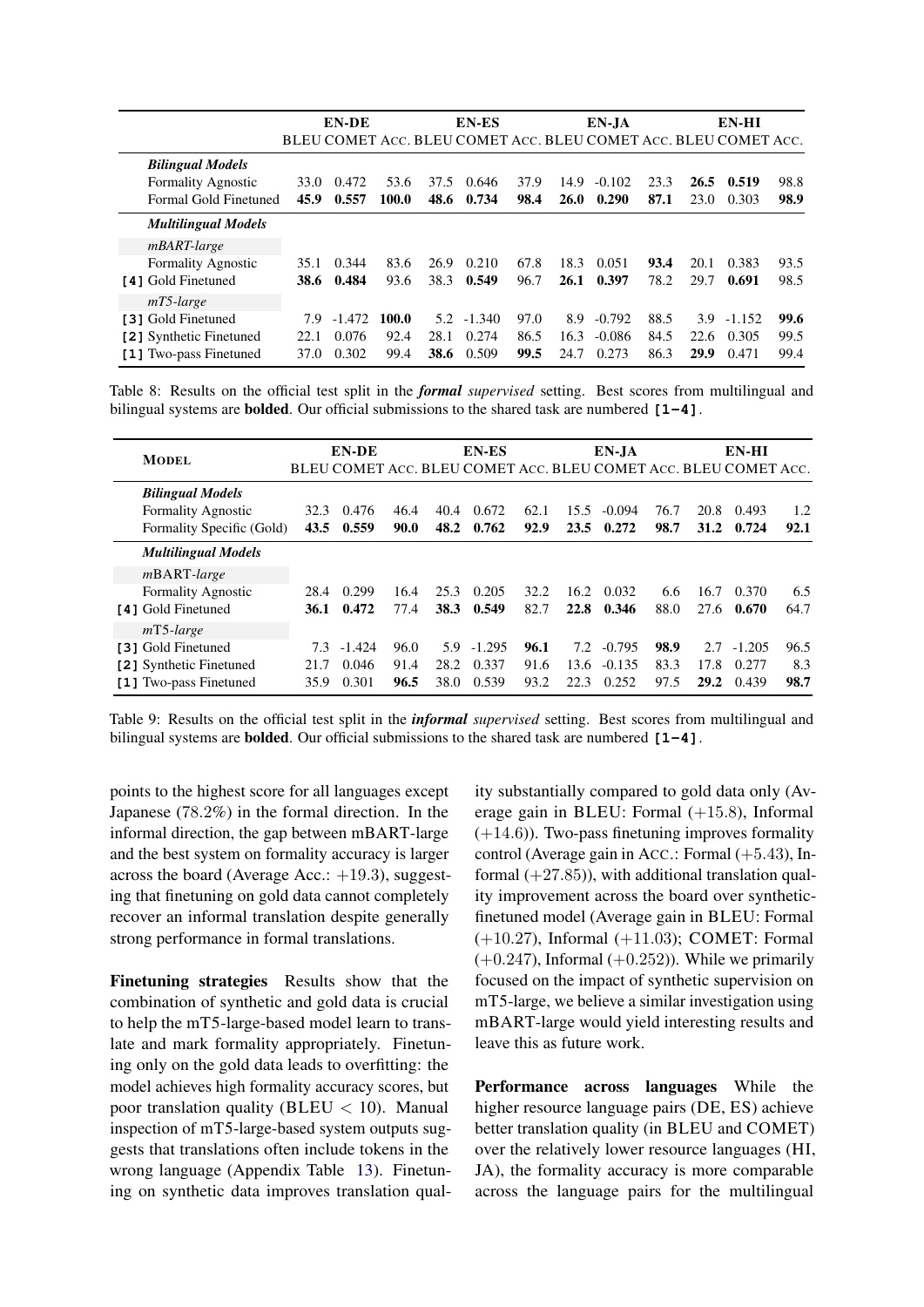<span id="page-7-1"></span>

| <b>MODEL</b>               |      | EN-DE    |      |      | EN-ES                                                           |      |      | EN-JA    |      |      | EN-HI    |      |
|----------------------------|------|----------|------|------|-----------------------------------------------------------------|------|------|----------|------|------|----------|------|
|                            |      |          |      |      | BLEU COMET ACC. BLEU COMET ACC. BLEU COMET ACC. BLEU COMET ACC. |      |      |          |      |      |          |      |
| <b>Bilingual Models</b>    |      |          |      |      |                                                                 |      |      |          |      |      |          |      |
| <b>Formality Agnostic</b>  | 32.7 | 0.474    | 50.0 | 39.O | 0.659                                                           | 50.0 | 15.2 | $-0.100$ | 50.0 | 23.7 | 0.506    | 50.0 |
| Formality Specific (Gold)  | 44.7 | 0.558    | 95.0 | 48.4 | 0.748                                                           | 95.7 | 24.8 | 0.281    | 92.9 | 27.1 | 0.513    | 95.5 |
| <b>Multilingual Models</b> |      |          |      |      |                                                                 |      |      |          |      |      |          |      |
| <i>m</i> BART-large        |      |          |      |      |                                                                 |      |      |          |      |      |          |      |
| <b>Formality Agnostic</b>  | 31.8 | 0.322    | 50.0 | 26.1 | 0.207                                                           | 50.0 | 17.3 | 0.041    | 50.0 | 18.4 | 0.377    | 50.0 |
| [4] Gold Finetuned         | 37.4 | 0.478    | 85.5 | 38.3 | 0.549                                                           | 89.7 | 24.5 | 0.371    | 83.1 | 28.7 | 0.680    | 81.6 |
| $mT5$ -large               |      |          |      |      |                                                                 |      |      |          |      |      |          |      |
| [3] Gold Finetuned         | 7.6  | $-1.448$ | 98.0 | 5.6  | $-1.317$                                                        | 96.6 | 8.1  | $-0.794$ | 93.7 | 3.3  | $-1.179$ | 98.1 |
| [2] Synthetic Finetuned    | 21.9 | 0.061    | 91.9 | 28.2 | 0.305                                                           | 89.1 | 15.0 | $-0.111$ | 83.9 | 20.2 | 0.291    | 53.9 |
| [1] Two-pass Finetuned     | 36.5 | 0.301    | 98.0 | 38.3 | 0.524                                                           | 96.4 | 23.5 | 0.263    | 91.9 | 29.6 | 0.455    | 99.1 |

Table 10: Averaged formal and informal results on the official test split in the *supervised* setting. Best scores from multilingual and bilingual systems are bolded. Our official submissions to the shared task are numbered **[1-4]**.

<span id="page-7-0"></span>

|                           |      |       |      | <b>To Informal</b> |                                                                 |      |      |       |      |      |              |      |
|---------------------------|------|-------|------|--------------------|-----------------------------------------------------------------|------|------|-------|------|------|--------------|------|
| <b>MODEL</b>              |      | EN-IT |      |                    | <b>EN-RU</b>                                                    |      |      | EN-IT |      |      | <b>EN-RU</b> |      |
|                           |      |       |      |                    | BLEU COMET ACC. BLEU COMET ACC. BLEU COMET ACC. BLEU COMET ACC. |      |      |       |      |      |              |      |
| Bilingual baselines       | 37.0 | 0.557 | 4.5  | 27.9               | 0.220                                                           | 93.3 | 44.2 | 0.618 | 95.5 | 22.0 | 0.169        | 6.7  |
| [1] $mT5$ -large $(ZS)$   | 27.6 | 0.306 | 32.8 | 22.7               | $0.123$ 100.0                                                   |      | 32.6 | 0.379 | 97.9 | 17.0 | 0.058        | 1.1  |
| [4] $mBART$ -large $(ZS)$ | 30.2 | 0.545 | 38.7 | 26.2               | 0.275100.0                                                      |      | 35.0 | 0.597 | 95.9 | 20.8 | 0.203        | 13.8 |
| [5] $mT5$ -large (FS)     | 27.1 | 0.302 | 49.7 | 20.7               | $0.007$ 100.0                                                   |      | 31.2 | 0.346 | 93.3 | 155  | $-0.050$     |      |

Table 11: Results on the official test split for the *zero-shot* setting. Our official submissions to the shared task are numbered **[1-5]**.

models (standard deviation: mT5-large (4), mBART-large (10)). We can observe that the task accuracy is lowest  $(< 90\%)$  when translating to formal Japanese. By inspection, we observe three broad classes of errors: 1) lexical choice, 2) cross-script matching, 3) ambiguity in politeness levels [\(Feely et al.,](#page-8-0) [2019\)](#page-8-0). Lexical choice is invariant in machine translation and is occasionally a valid error in the case of mistranslation, so we focus on the latter two error cases. Japanese has three writing systems and false positives in formality evaluation can occur when surface forms do not match as in the case of  $\overline{m} \oplus \vee \overline{m}$ which can also be written as おもしろい (gloss: 'interesting'). Finally, there are cases in which the system and reference formality mismatch but can both be interpreted as formal (e.g., 働きます vs. 働く; gloss: 'work' (polite) vs. 'work' (formal)).

Zero-Shot We observe limited zero-shot transfer of grammatical formality to unseen languages (Table [11\)](#page-7-0). For both mBART-large and mT5-large models, the EN-IT performance is biased towards informal translations, while EN-RU is biased in the formal direction. In the case of EN-IT, both mBART-large and mT5-large almost always interpret the English second person pronoun

as second person *plural* when translating to formal, exploiting the ambiguity of English on the source side. By contrast, when generating informal translations, pronouns are typically preserved as singular. In comparison, with mT5-large-based translations into RU, we see almost unanimous preference toward the formal, likely due to sampling bias when curating the synthetic training set. We also observe that mBART-large prefers to translate in a formal manner irrespective of desired target. In addition, when mBART-large fails to account for the target formality, it often generates paraphrases of the formal target. These strong preferences might be symptoms of systematic differences in formality across languages in the training data of these models. Finally, the use of silver standard formality labels ("fully supervised" setting (FS)) does not improve over the zero-shot approach, with similar observations of mT5-large-based translations as outlined above. We observe that in the case of EN-RU, there is a higher incidence of code-switched translations. This may indicate noise introduced in the automatic labeling process and requires further examination in future work.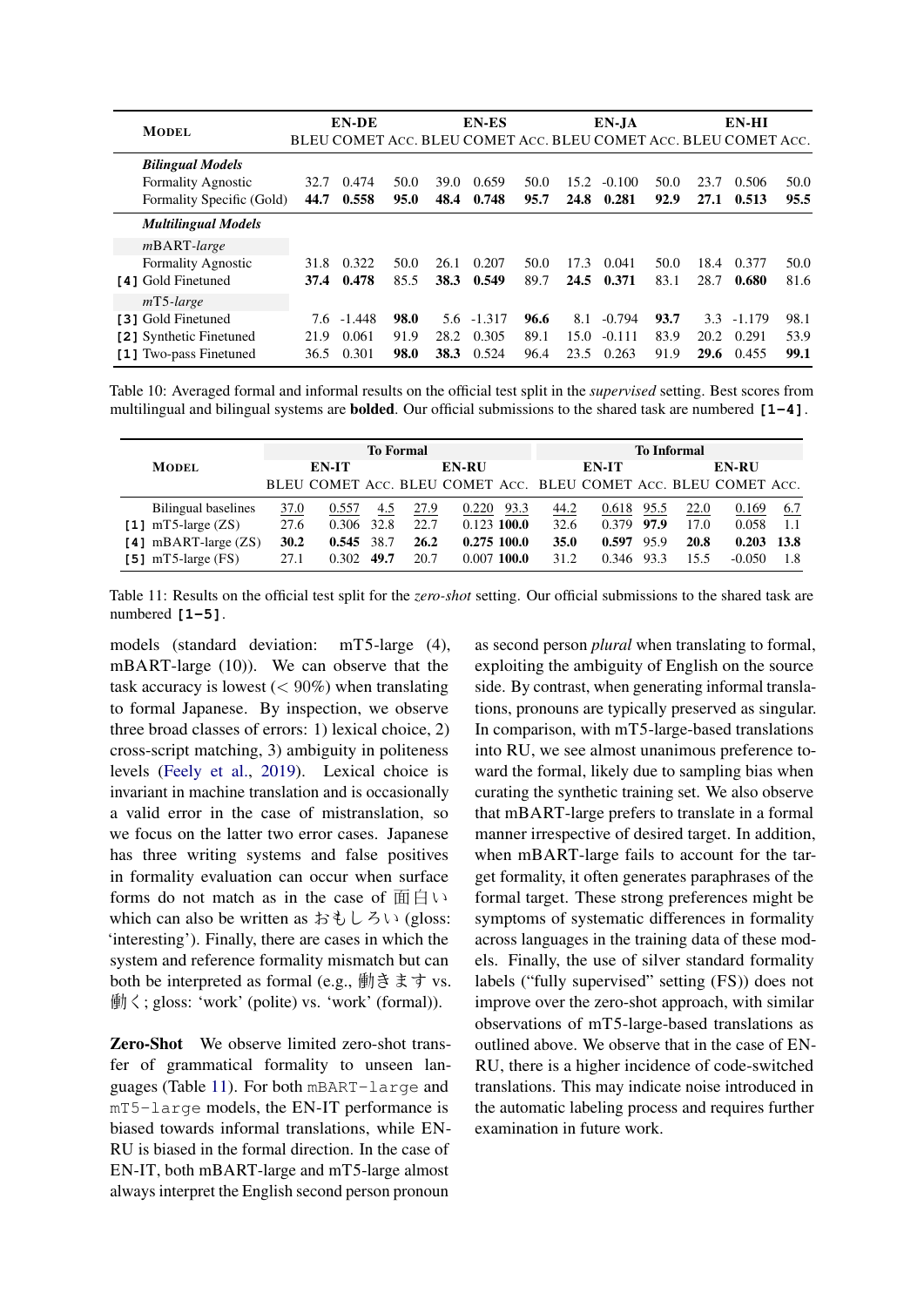# 7 Related Work

Most MT approaches only indirectly capture the style properties of the target text. While efforts have been made to generate better outputs in their pragmatic context via controlling formality [\(Sen](#page-9-1)[nrich et al.,](#page-9-1) [2016;](#page-9-1) [Feely et al.,](#page-8-0) [2019;](#page-8-0) [Niu and](#page-9-4) [Carpuat,](#page-9-4) [2020;](#page-9-4) [Schioppa et al.,](#page-9-2) [2021\)](#page-9-2), complexity [\(Marchisio et al.,](#page-9-16) [2019;](#page-9-16) [Agrawal and Carpuat,](#page-8-6) [2019\)](#page-8-6), gender [\(Rabinovich et al.,](#page-9-17) [2017\)](#page-9-17), these studies only focus a single language pair. Due to the paucity of style annotated corpora, zero-shot style transfer within and across languages has received a lot of attention. However, adapting pre-trained large-scale language models during inference using only a few examples [\(Garcia et al.,](#page-8-2) [2021;](#page-8-2) [Riley](#page-9-7) [et al.,](#page-9-7) [2021;](#page-9-7) [Krishna et al.,](#page-9-8) [2022\)](#page-9-8) limits their transfer ability and the diversity of their outputs. While prior works use pre-trained language models like BERT, GPT to intialize  $\theta_{LM}$  for improving translation quality [\(Guo et al.,](#page-8-7) [2020;](#page-8-7) [Zhu et al.,](#page-10-3) [2019\)](#page-10-3), in this work, we focus on adapting sequence-tosequence multilingual models for controlled generation of a desired formality and study style transfer in multilingual supervised and zero-shot settings.

# 8 Conclusion

We present the University of Maryland's submission which examines the performance of a single multilingual model allowing control of both target language and formality. Results show that while multilingual FSMT models lag behind large, bilingual, formality-specific models in terms of MT quality, they show stronger formality control performance across all the language pairs. Furthermore, while synthetic unpaired triplets help mT5-large with FSMT performance and the two-stage finetuning process improves MT quality and contrastive task performance, mBART-large still outperforms this class of models, likely due to its large amount of pre-training supervision.

In future work, we suggest a deeper investigation of potentially confounding roles in the study of FSMT, such as the impact of formal register as compared to grammatical formality in training data. We also suggest a thorough analysis of *what* is transferred in the zero-shot setting. Finally, we recommend an audit of underlying pre-training and finetuning data sources for pre-trained multilingual models, which we believe hinder zero-shot formality transfer for EN-IT and EN-RU in which a single formality is strongly preferred.

#### References

- <span id="page-8-6"></span>Sweta Agrawal and Marine Carpuat. 2019. [Controlling](https://doi.org/10.18653/v1/D19-1166) [text complexity in neural machine translation.](https://doi.org/10.18653/v1/D19-1166) In *Proceedings of the 2019 Conference on Empirical Methods in Natural Language Processing and the 9th International Joint Conference on Natural Language Processing (EMNLP-IJCNLP)*, pages 1549– 1564, Hong Kong, China. Association for Computational Linguistics.
- <span id="page-8-4"></span>Marta Bañón, Pinzhen Chen, Barry Haddow, Kenneth Heafield, Hieu Hoang, Miquel Esplà-Gomis, Mikel L. Forcada, Amir Kamran, Faheem Kirefu, Philipp Koehn, Sergio Ortiz Rojas, Leopoldo Pla Sempere, Gema Ramírez-Sánchez, Elsa Sarrías, Marek Strelec, Brian Thompson, William Waites, Dion Wiggins, and Jaume Zaragoza. 2020. [ParaCrawl: Web-scale acquisition of parallel cor](https://doi.org/10.18653/v1/2020.acl-main.417)[pora.](https://doi.org/10.18653/v1/2020.acl-main.417) In *Proceedings of the 58th Annual Meeting of the Association for Computational Linguistics*, pages 4555–4567, Online. Association for Computational Linguistics.
- <span id="page-8-5"></span>Eleftheria Briakou, Sweta Agrawal, Joel Tetreault, and Marine Carpuat. 2021. [Evaluating the evaluation](https://doi.org/10.18653/v1/2021.emnlp-main.100) [metrics for style transfer: A case study in multi](https://doi.org/10.18653/v1/2021.emnlp-main.100)[lingual formality transfer.](https://doi.org/10.18653/v1/2021.emnlp-main.100) In *Proceedings of the 2021 Conference on Empirical Methods in Natural Language Processing*, pages 1321–1336, Online and Punta Cana, Dominican Republic. Association for Computational Linguistics.
- <span id="page-8-0"></span>Weston Feely, Eva Hasler, and Adrià de Gispert. 2019. [Controlling Japanese honorifics in English-to-](https://doi.org/10.18653/v1/D19-5203)[Japanese neural machine translation.](https://doi.org/10.18653/v1/D19-5203) In *Proceedings of the 6th Workshop on Asian Translation*, pages 45– 53, Hong Kong, China. Association for Computational Linguistics.
- <span id="page-8-2"></span>Xavier Garcia, Noah Constant, Ankur Parikh, and Orhan Firat. 2021. [Towards continual learning for](https://doi.org/10.18653/v1/2021.naacl-main.93) [multilingual machine translation via vocabulary sub](https://doi.org/10.18653/v1/2021.naacl-main.93)[stitution.](https://doi.org/10.18653/v1/2021.naacl-main.93) In *Proceedings of the 2021 Conference of the North American Chapter of the Association for Computational Linguistics: Human Language Technologies*, pages 1184–1192, Online. Association for Computational Linguistics.
- <span id="page-8-1"></span>Karthik Gopalakrishnan, Behnam Hedayatnia, Qinlang Chen, Anna Gottardi, Sanjeev Kwatra, Anu Venkatesh, Raefer Gabriel, and Dilek Hakkani-Tür. 2019. [Topical-Chat: Towards Knowledge-](https://doi.org/10.21437/Interspeech.2019-3079)[Grounded Open-Domain Conversations.](https://doi.org/10.21437/Interspeech.2019-3079) In *Proc. Interspeech 2019*, pages 1891–1895.
- <span id="page-8-7"></span>Junliang Guo, Zhirui Zhang, Linli Xu, Hao-Ran Wei, Boxing Chen, and Enhong Chen. 2020. Incorporating bert into parallel sequence decoding with adapters. *Advances in Neural Information Processing Systems*, 33:10843–10854.
- <span id="page-8-3"></span>Matthew Honnibal, Ines Montani, Sofie Van Landeghem, and Adriane Boyd. 2020. [spaCy:](https://doi.org/10.5281/zenodo.1212303) [Industrial-strength Natural Language Processing in](https://doi.org/10.5281/zenodo.1212303) [Python.](https://doi.org/10.5281/zenodo.1212303)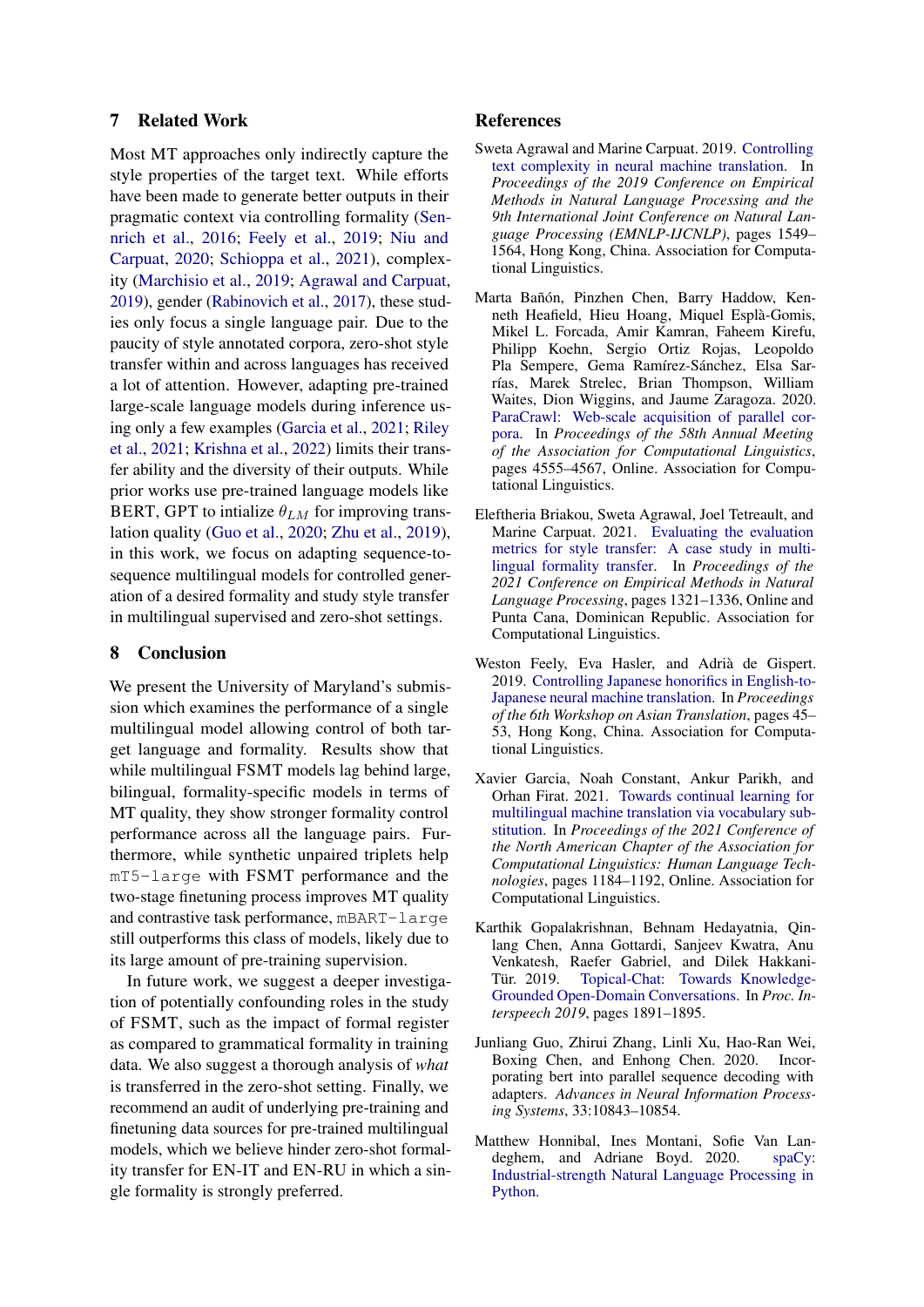- <span id="page-9-0"></span>Eduard Hendrik Hovy. 1987. *Generating Natural Language under Pragmatic Constraints*. Ph.D. thesis, USA. AAI8729079.
- <span id="page-9-13"></span>Philipp Koehn. 2005. [Europarl: A parallel corpus for](https://aclanthology.org/2005.mtsummit-papers.11) [statistical machine translation.](https://aclanthology.org/2005.mtsummit-papers.11) In *Proceedings of Machine Translation Summit X: Papers*, pages 79– 86, Phuket, Thailand.
- <span id="page-9-8"></span>Kalpesh Krishna, Deepak Nathani, Xavier Garcia, Bidisha Samanta, and Partha Talukdar. 2022. [Few](http://arxiv.org/abs/2110.07385)[shot controllable style transfer for low-resource mul](http://arxiv.org/abs/2110.07385)[tilingual settings.](http://arxiv.org/abs/2110.07385)
- <span id="page-9-6"></span>Yinhan Liu, Jiatao Gu, Naman Goyal, Xian Li, Sergey Edunov, Marjan Ghazvininejad, Mike Lewis, and Luke Zettlemoyer. 2020. [Multilingual denoising](https://doi.org/10.1162/tacl_a_00343) [pre-training for neural machine translation.](https://doi.org/10.1162/tacl_a_00343) *Transactions of the Association for Computational Linguistics*, 8:726–742.
- <span id="page-9-16"></span>Kelly Marchisio, Jialiang Guo, Cheng-I Lai, and Philipp Koehn. 2019. [Controlling the reading level](https://aclanthology.org/W19-6619) [of machine translation output.](https://aclanthology.org/W19-6619) In *Proceedings of Machine Translation Summit XVII: Research Track*, pages 193–203, Dublin, Ireland. European Association for Machine Translation.
- <span id="page-9-11"></span>Makoto Morishita, Jun Suzuki, and Masaaki Nagata. 2020. [JParaCrawl: A large scale web-based English-](https://aclanthology.org/2020.lrec-1.443)[Japanese parallel corpus.](https://aclanthology.org/2020.lrec-1.443) In *Proceedings of the 12th Language Resources and Evaluation Conference*, pages 3603–3609, Marseille, France. European Language Resources Association.
- <span id="page-9-4"></span>Xing Niu and Marine Carpuat. 2020. Controlling neural machine translation formality with synthetic supervision. In *Proceedings of the AAAI Conference on Artificial Intelligence*, volume 34, pages 8568– 8575.
- <span id="page-9-3"></span>Xing Niu, Marianna Martindale, and Marine Carpuat. 2017. [A study of style in machine translation: Con](https://doi.org/10.18653/v1/D17-1299)[trolling the formality of machine translation output.](https://doi.org/10.18653/v1/D17-1299) In *Proceedings of the 2017 Conference on Empirical Methods in Natural Language Processing*, pages 2814–2819, Copenhagen, Denmark. Association for Computational Linguistics.
- <span id="page-9-5"></span>Maria Nădejde, Anna Currey, Benjamin Hsu, Xing Niu, Marcello Federico, and Georgiana Dinu. 2022. CoCoA-MT: A dataset and benchmark for Contrastive Controlled MT with application to formality. In *Findings of the Association for Computational Linguistics: NAACL 2022*, Seattle, USA. Association for Computational Linguistics.
- <span id="page-9-9"></span>Kishore Papineni, Salim Roukos, Todd Ward, and Wei-Jing Zhu. 2002. [Bleu: a method for automatic eval](https://doi.org/10.3115/1073083.1073135)[uation of machine translation.](https://doi.org/10.3115/1073083.1073135) In *Proceedings of the 40th Annual Meeting of the Association for Computational Linguistics*, pages 311–318, Philadelphia, Pennsylvania, USA. Association for Computational Linguistics.
- <span id="page-9-15"></span>Reid Pryzant, Youngjoo Chung, Dan Jurafsky, and Denny Britz. 2018. [JESC: Japanese-English subtitle](https://aclanthology.org/L18-1182) [corpus.](https://aclanthology.org/L18-1182) In *Proceedings of the Eleventh International Conference on Language Resources and Evaluation (LREC 2018)*, Miyazaki, Japan. European Language Resources Association (ELRA).
- <span id="page-9-17"></span>Ella Rabinovich, Raj Nath Patel, Shachar Mirkin, Lucia Specia, and Shuly Wintner. 2017. [Personal](https://aclanthology.org/E17-1101)[ized machine translation: Preserving original author](https://aclanthology.org/E17-1101) [traits.](https://aclanthology.org/E17-1101) In *Proceedings of the 15th Conference of the European Chapter of the Association for Computational Linguistics: Volume 1, Long Papers*, pages 1074–1084, Valencia, Spain. Association for Computational Linguistics.
- <span id="page-9-10"></span>Ricardo Rei, Craig Stewart, Ana C Farinha, and Alon Lavie. 2020. [COMET: A neural framework for MT](https://doi.org/10.18653/v1/2020.emnlp-main.213) [evaluation.](https://doi.org/10.18653/v1/2020.emnlp-main.213) In *Proceedings of the 2020 Conference on Empirical Methods in Natural Language Processing (EMNLP)*, pages 2685–2702, Online. Association for Computational Linguistics.
- <span id="page-9-7"></span>Parker Riley, Noah Constant, Mandy Guo, Girish Kumar, David Uthus, and Zarana Parekh. 2021. [TextSETTR: Few-shot text style extraction and tun](https://doi.org/10.18653/v1/2021.acl-long.293)[able targeted restyling.](https://doi.org/10.18653/v1/2021.acl-long.293) In *Proceedings of the 59th Annual Meeting of the Association for Computational Linguistics and the 11th International Joint Conference on Natural Language Processing (Volume 1: Long Papers)*, pages 3786–3800, Online. Association for Computational Linguistics.
- <span id="page-9-2"></span>Andrea Schioppa, David Vilar, Artem Sokolov, and Katja Filippova. 2021. [Controlling machine trans](https://doi.org/10.18653/v1/2021.emnlp-main.535)[lation for multiple attributes with additive interven](https://doi.org/10.18653/v1/2021.emnlp-main.535)[tions.](https://doi.org/10.18653/v1/2021.emnlp-main.535) In *Proceedings of the 2021 Conference on Empirical Methods in Natural Language Processing*, pages 6676–6696, Online and Punta Cana, Dominican Republic. Association for Computational Linguistics.
- <span id="page-9-14"></span>Holger Schwenk, Vishrav Chaudhary, Shuo Sun, Hongyu Gong, and Francisco Guzmán. 2021a. [WikiMatrix: Mining 135M parallel sentences in](https://doi.org/10.18653/v1/2021.eacl-main.115) [1620 language pairs from Wikipedia.](https://doi.org/10.18653/v1/2021.eacl-main.115) In *Proceedings of the 16th Conference of the European Chapter of the Association for Computational Linguistics: Main Volume*, pages 1351–1361, Online. Association for Computational Linguistics.
- <span id="page-9-12"></span>Holger Schwenk, Guillaume Wenzek, Sergey Edunov, Edouard Grave, Armand Joulin, and Angela Fan. 2021b. [CCMatrix: Mining billions of high-quality](https://doi.org/10.18653/v1/2021.acl-long.507) [parallel sentences on the web.](https://doi.org/10.18653/v1/2021.acl-long.507) In *Proceedings of the 59th Annual Meeting of the Association for Computational Linguistics and the 11th International Joint Conference on Natural Language Processing (Volume 1: Long Papers)*, pages 6490–6500, Online. Association for Computational Linguistics.
- <span id="page-9-1"></span>Rico Sennrich, Barry Haddow, and Alexandra Birch. 2016. [Controlling politeness in neural machine](https://doi.org/10.18653/v1/N16-1005) [translation via side constraints.](https://doi.org/10.18653/v1/N16-1005) In *Proceedings of*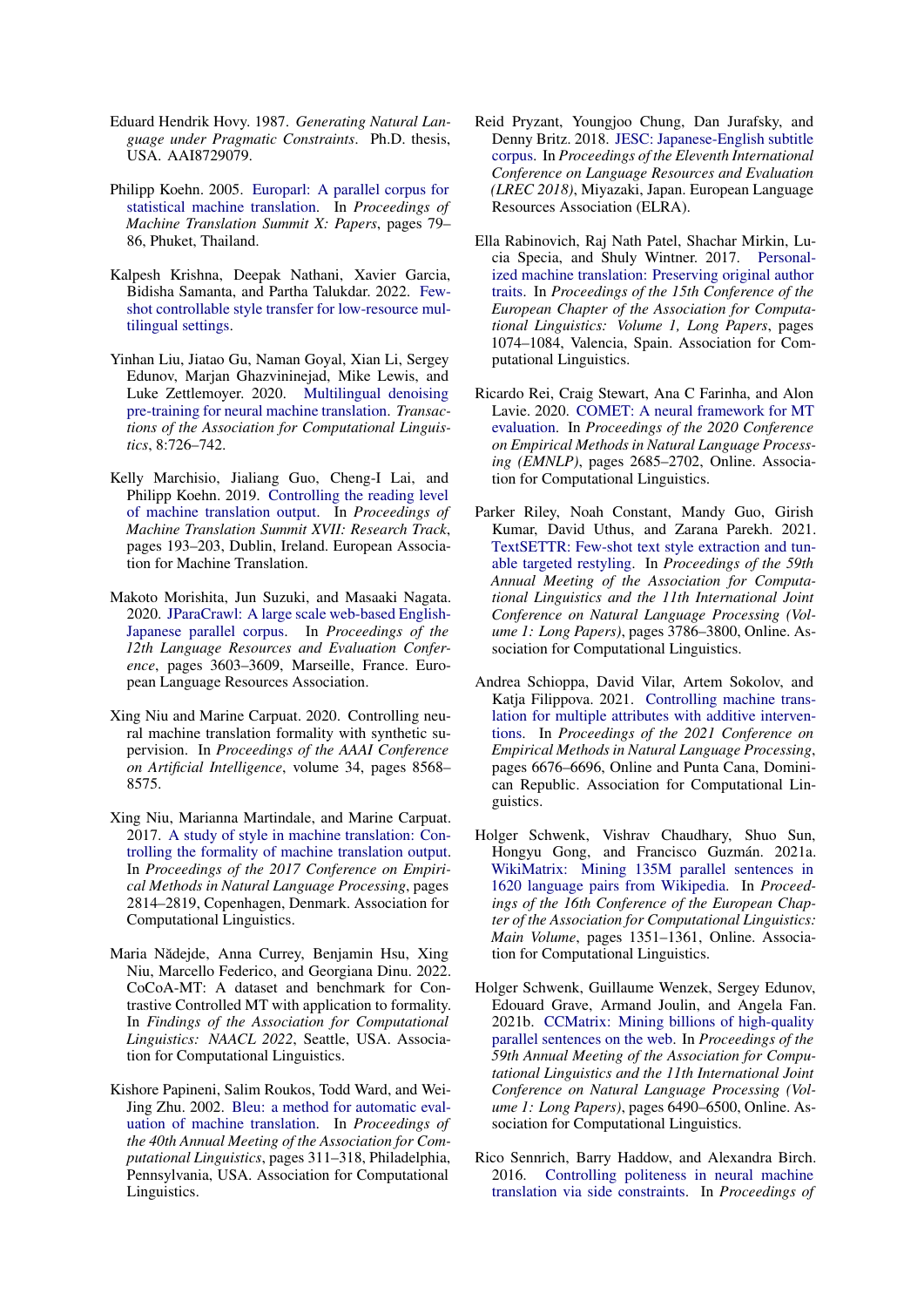*the 2016 Conference of the North American Chapter of the Association for Computational Linguistics: Human Language Technologies*, pages 35–40, San Diego, California. Association for Computational Linguistics.

- <span id="page-10-0"></span>Linting Xue, Noah Constant, Adam Roberts, Mihir Kale, Rami Al-Rfou, Aditya Siddhant, Aditya Barua, and Colin Raffel. 2021. [mT5: A massively](https://doi.org/10.18653/v1/2021.naacl-main.41) [multilingual pre-trained text-to-text transformer.](https://doi.org/10.18653/v1/2021.naacl-main.41) In *Proceedings of the 2021 Conference of the North American Chapter of the Association for Computational Linguistics: Human Language Technologies*, pages 483–498, Online. Association for Computational Linguistics.
- <span id="page-10-1"></span>Hanqing Zhang, Haolin Song, Shaoyu Li, Ming Zhou, and Dawei Song. 2022. A survey of controllable text generation using transformer-based pre-trained language models. *arXiv preprint arXiv:2201.05337*.
- <span id="page-10-3"></span>Jinhua Zhu, Yingce Xia, Lijun Wu, Di He, Tao Qin, Wengang Zhou, Houqiang Li, and Tieyan Liu. 2019. Incorporating bert into neural machine translation. In *International Conference on Learning Representations*.
- <span id="page-10-2"></span>Michał Ziemski, Marcin Junczys-Dowmunt, and Bruno Pouliquen. 2016. [The United Nations parallel](https://aclanthology.org/L16-1561) [corpus v1.0.](https://aclanthology.org/L16-1561) In *Proceedings of the Tenth International Conference on Language Resources and Evaluation (LREC'16)*, pages 3530–3534, Portorož, Slovenia. European Language Resources Association (ELRA).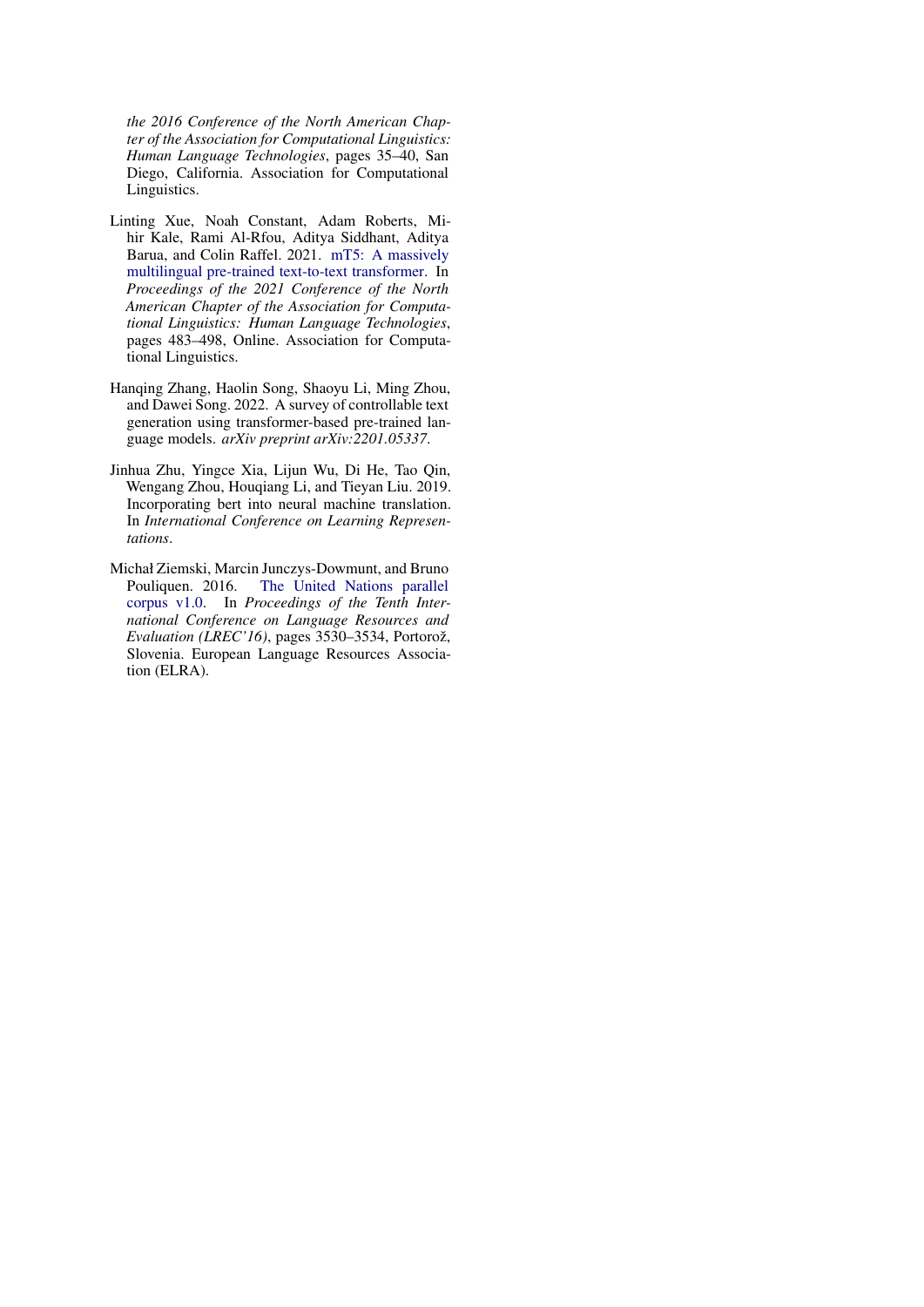# A Rules for Synthetic Data Curation

<span id="page-11-1"></span>

| LANG  | Formal                                                                                           | <b>Informal</b>                                                 |
|-------|--------------------------------------------------------------------------------------------------|-----------------------------------------------------------------|
| en-de | $(P=2 \in M \text{ and Num-Plural} \in M)$ or PP=Sie $P=2 \in M \text{ and Num-Plural} \notin M$ |                                                                 |
| en-es | $P=2 \in M$ and Form=Polite $\in M$                                                              | $P=2 \in M$ and Num=Singular $\in M$ and Form=Polite $\notin M$ |
| en-it | $PP = \text{voi}$ or $PP = \text{lei}$                                                           | $PP=111$                                                        |
| en-ru | $PP = Bbl$                                                                                       | $PP = T_{\rm{b}}$                                               |

Table 12: Rules for extracting formal and informal sentences for each language pair from existing bitext. P: Person; PP: Personal pronoun; N: Number;  $x \in M$  indicates that some token within the sentence has morphological features matching  $x$  as produced by spaCy.

# <span id="page-11-0"></span>B Glosses

## B.1 Necessarily formal

Appropriate pronouns with accompanying conjugation imply the sentence is grammatically formal.

- (1) ¿Cuándo nació usted? When born you (form.)? (Spanish) 'When were you (form.) born?'
- (2) Woher Where from come kommen Sie? you (form.)? (German) 'Where are you (form.) from?'

## B.2 Necessarily informal

Appropriate pronouns with accompanying conjugation imply the sentence is grammatically informal. Note that Spanish is pro-drop, which relaxes the requirement on personal pronouns.

- (3) ¿Cuándo naciste (tú)? When born you (inf.)? (Spanish) 'When were you (inf.) born?'
- (4) Woher Where from come you (inf.)? kommst du? (German) 'Where are you (inf.) from?'

# B.3 Ambiguously formal

Because Spanish is pro-drop, personal pronouns can be omitted depending on context. Since formal conjugations are shared with neutral third person subjects, this leaves ambiguity when the pronoun is dropped. For sake of gloss, we use  $\emptyset$  to indicate a dropped pronoun.

(5)  $i$ Cuándo nació  $\emptyset$ ? When born {you (form.), he, she, it}? 'When {were you (form.), was {he, she, it}} born?'

# <span id="page-11-2"></span>C Official Evaluation

We report the number of examples labeled as FORMAL, INFORMAL, NEUTRAL, OTHER by the formality scorer for the best multilingual models ( **[1, 4]**) and the baseline systems for each language pair and formality direction. As described in [3,](#page-2-3) the accuracy is computed based on *realized* matches, which excludes examples labelled as NEUTRAL and OTHER. Figure [2](#page-13-0) shows that the number of these excluded NEUTRAL samples can range from 15% to 43%.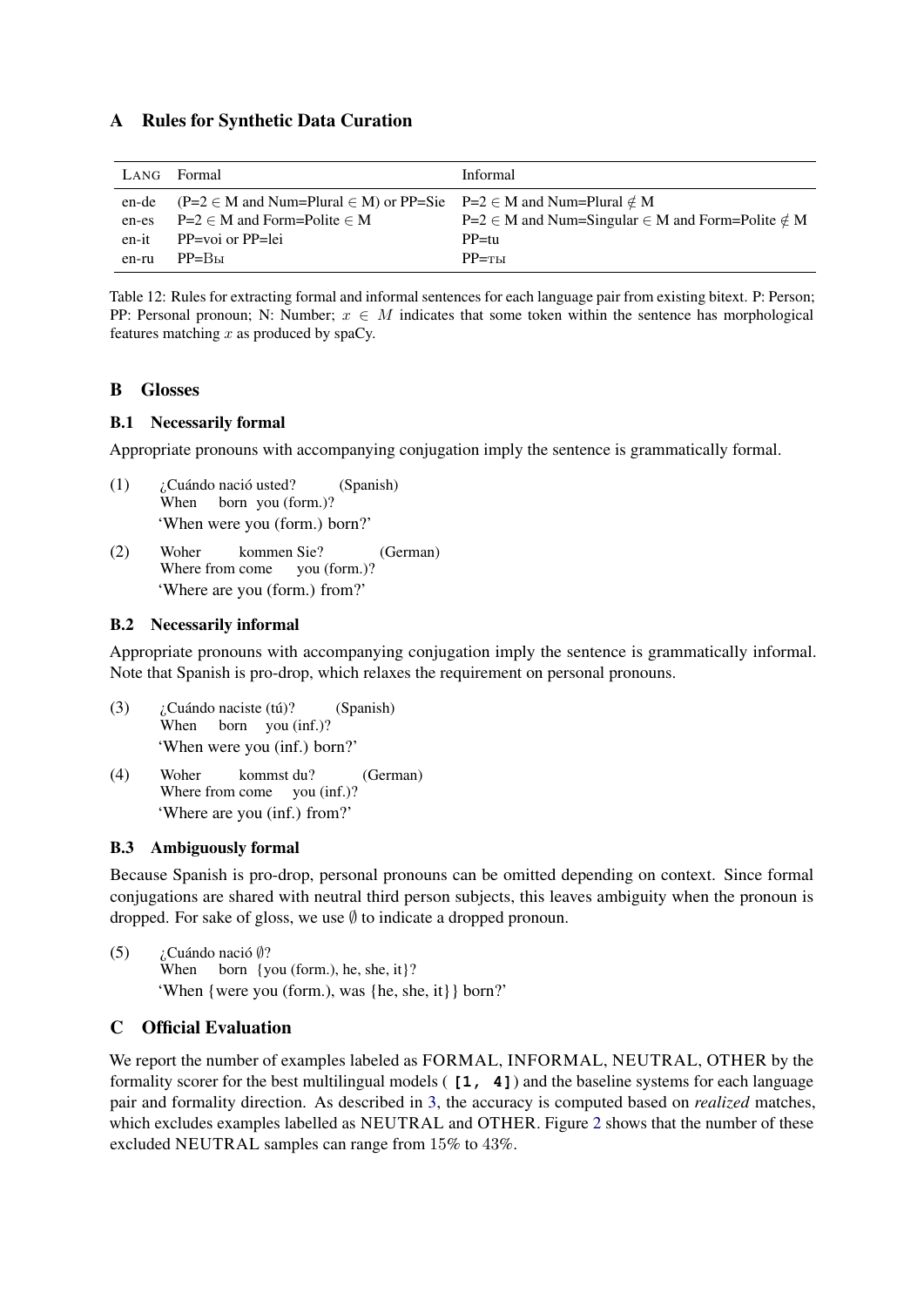# D Example Outputs

<span id="page-12-1"></span>Source: Wow, that's awesome! Who is your favorite Baseball team? I like my Az team lol

German Formal Hypothesis: Wow, das ist toll! Wer ist Ihr Lieblings- Baseballteam? Ich mag meine Az-Team lol.

German Formal Reference: Wow, das ist fantastisch! Welches ist Ihr Lieblingsbaseballteam? Ich stehe auf mein AZ-Team lol.

German Informal Hypothesis: Wow, das ist toll! Wer ist dein Lieblings野球team? Ich mag meine Az Team lol.

German Informal Reference: Wow, das ist fantastisch! Welches ist dein Lieblingsbaseballteam? Ich stehe auf mein AZ-Team lol.

Table 13: Contrastive outputs from English-German. Note that there is not only variety in lexical choice between references and hypotheses, but also between hypotheses of varying formality (i.e., 野球 is "baseball" in Japanese)

# E Accuracy of Formality Classifiers

<span id="page-12-0"></span>We report the accuracy of the learned classifiers on the TASK TRAIN dataset in Table [14.](#page-12-0)

|          | <b>Accuracy</b> |                 |  |  |  |  |  |
|----------|-----------------|-----------------|--|--|--|--|--|
| LANGUAGE |                 | Formal Informal |  |  |  |  |  |
| en-de    | 98%             | 99%             |  |  |  |  |  |
| en-es    | 99%             | 92%             |  |  |  |  |  |
| en-ja    | 98%             | 98%             |  |  |  |  |  |
| en-hi    | 96%             | 95%             |  |  |  |  |  |

Table 14: Accuracy of trained formality classifiers on the TASK DEV dataset.